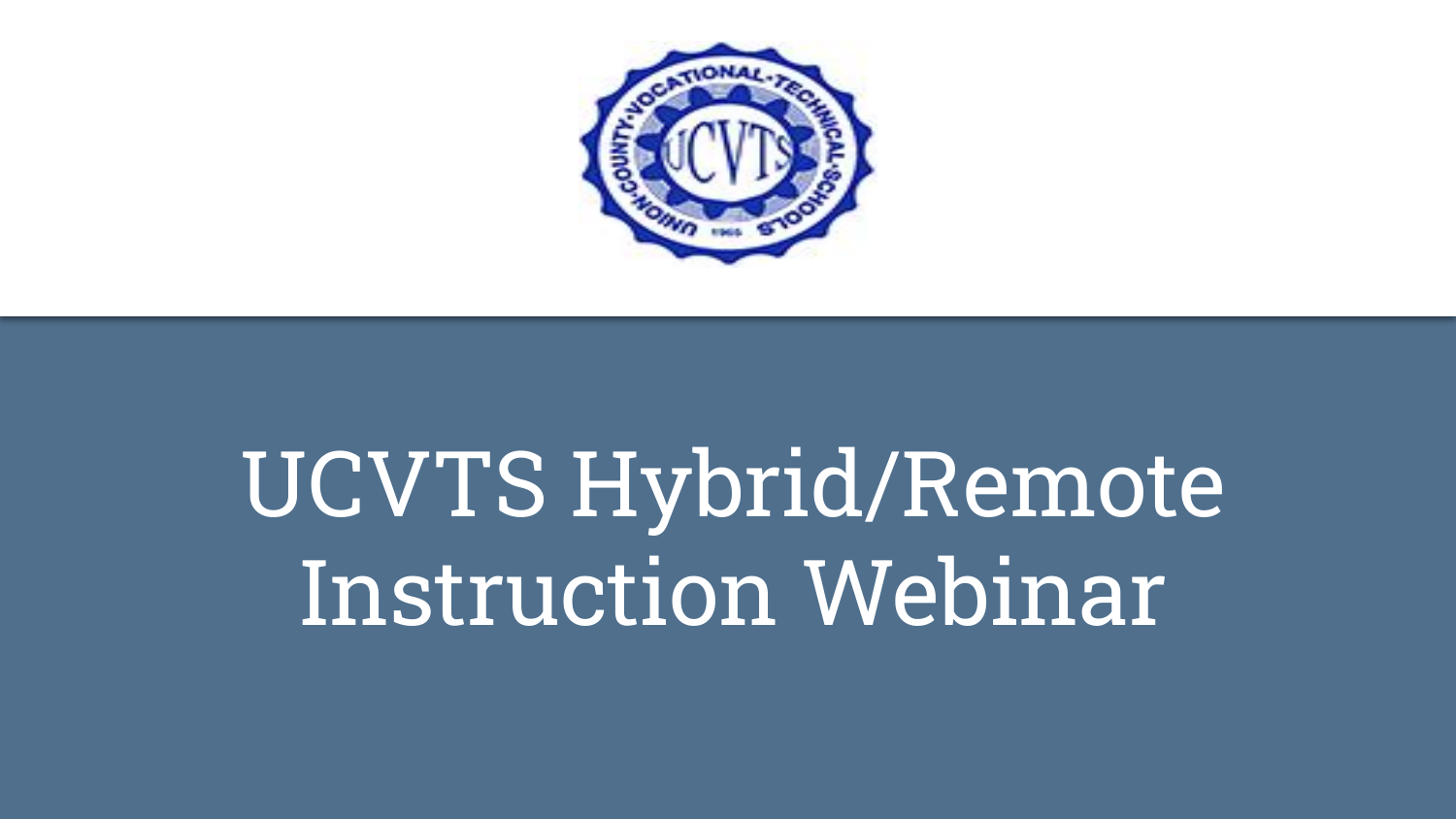## UCVTS Webinar

- 1. Welcome and Introduction
- 2. Lessons Learned from 2019/2020
- 3. What will instruction look like in 2020/2021
- 4. Tips and Strategies for Students/Families
- 5. Q/A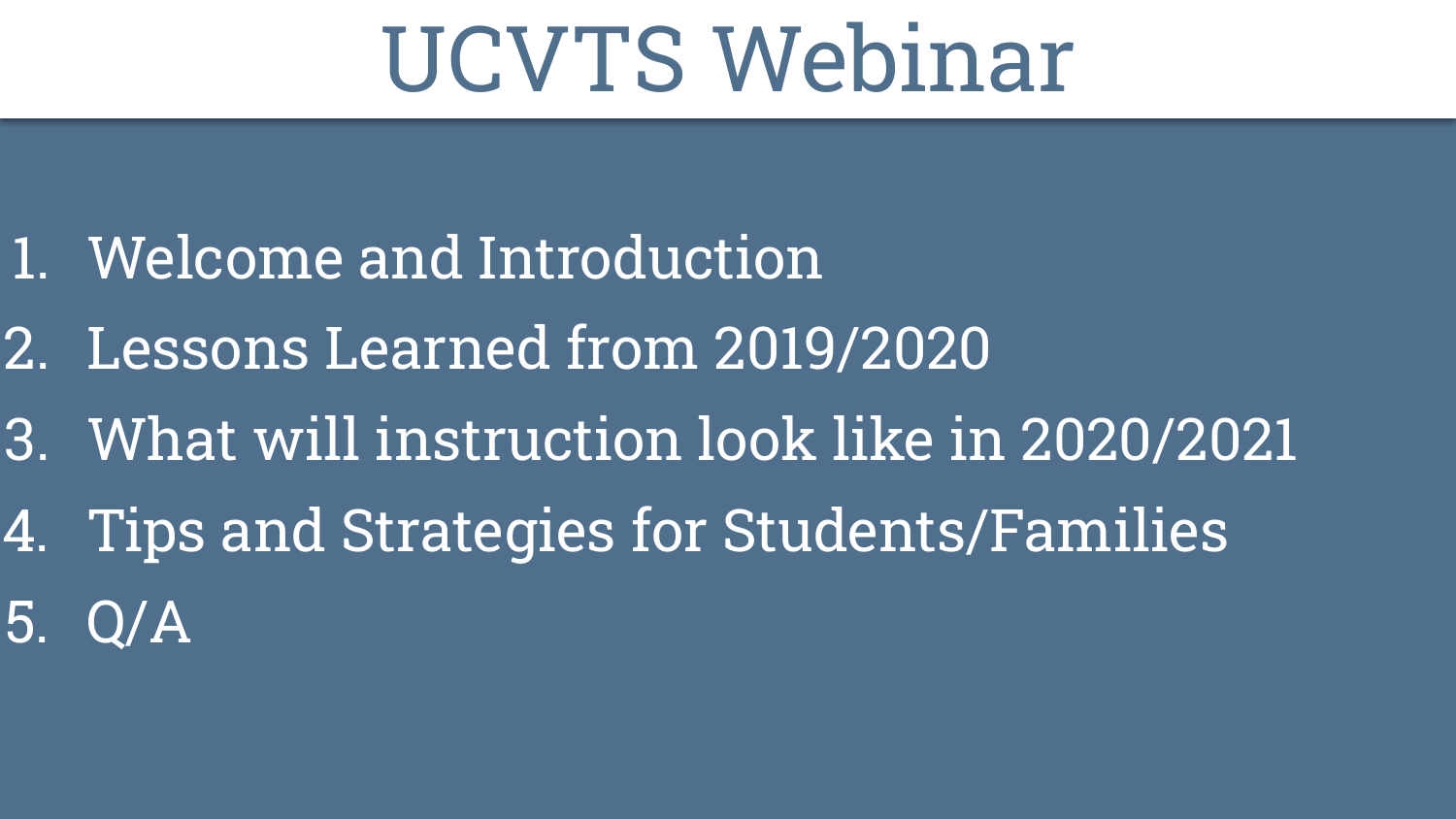## Lessons Learned

Live interaction between students and teachers is critical

● Significant equity issues for student's learning from home (technology, sibling-care, learning space, and other issues)

● More time and opportunities for student extracurricular activities are needed

● More resources for faculty to adjust to new environment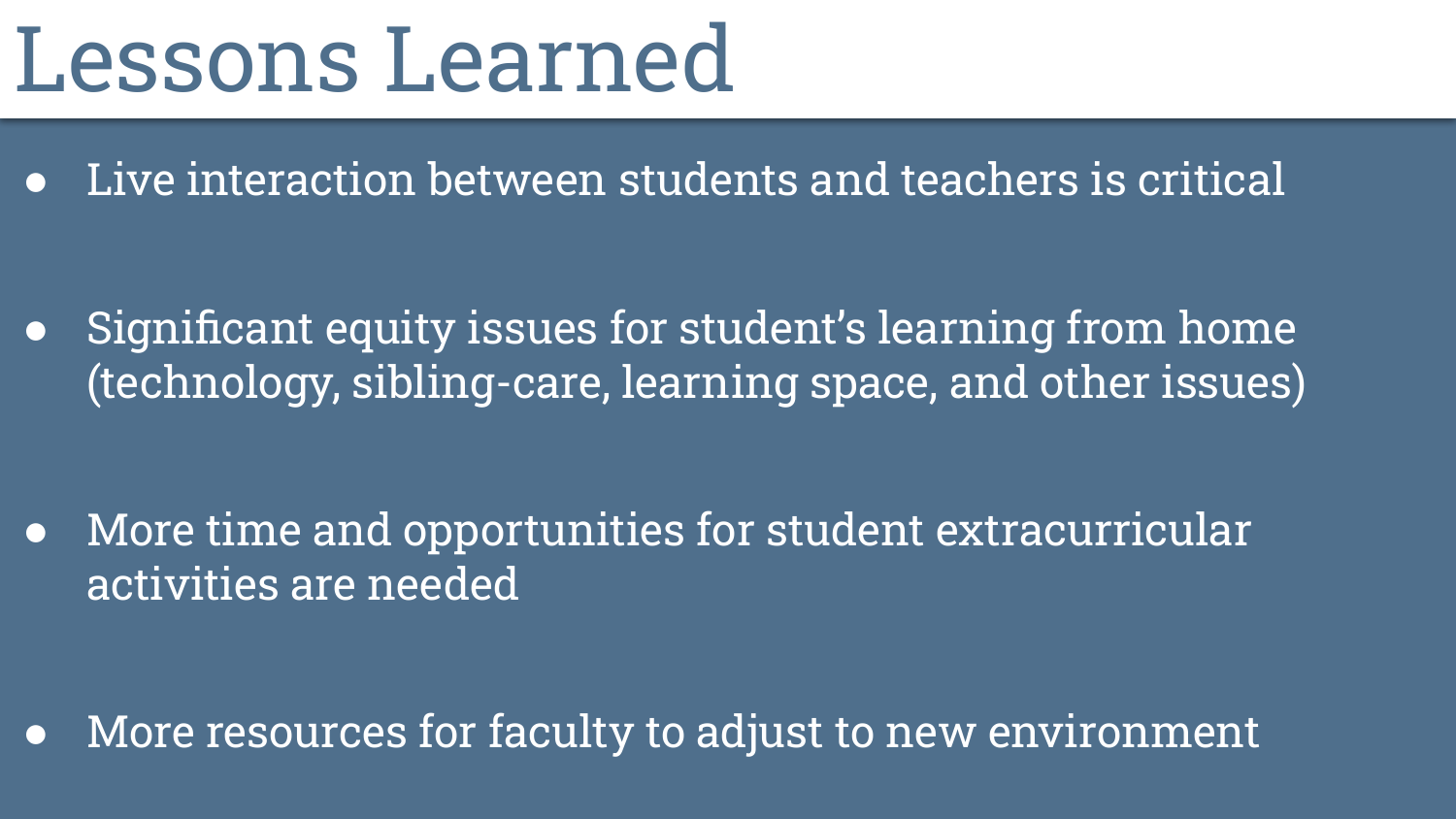#### What Will Learning At UCVTS Look Like in 2020-2021

What will be similar:

- 8 classes
- Counselors
- Attendance reporting
- Academic Calendar
- College Admissions
- Special Needs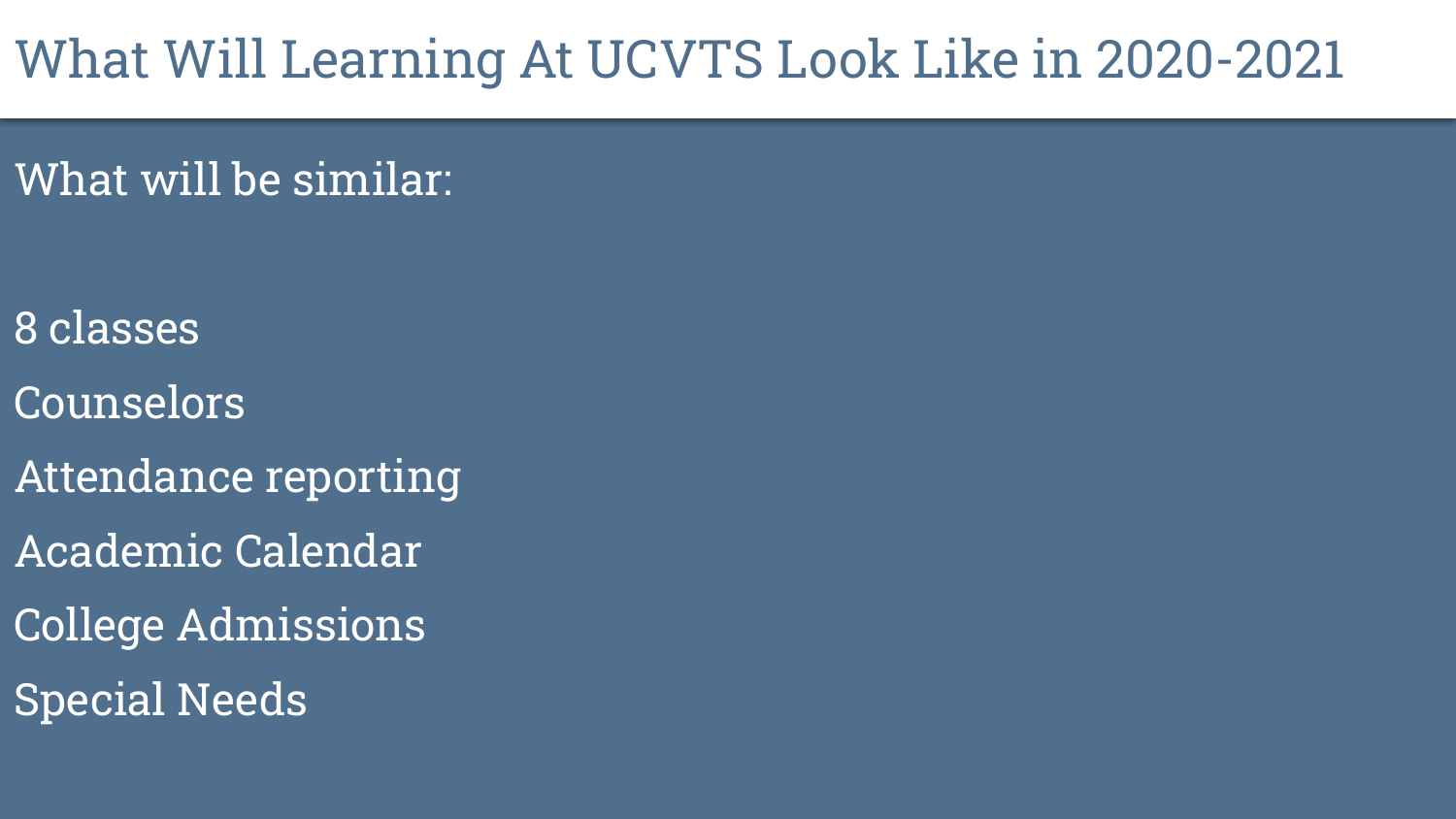#### What Will Learning At UCVTS Look Like in 2020-2021

What will be different:

- Hybrid Learning
- More substitute teachers than normal
- Curriculum adjustments
- Attendance check-ins
- Revised Homework and Grading Policies
- Expectations for student participation in daily Zoom
- Shared-Time English/Math will be conducted virtually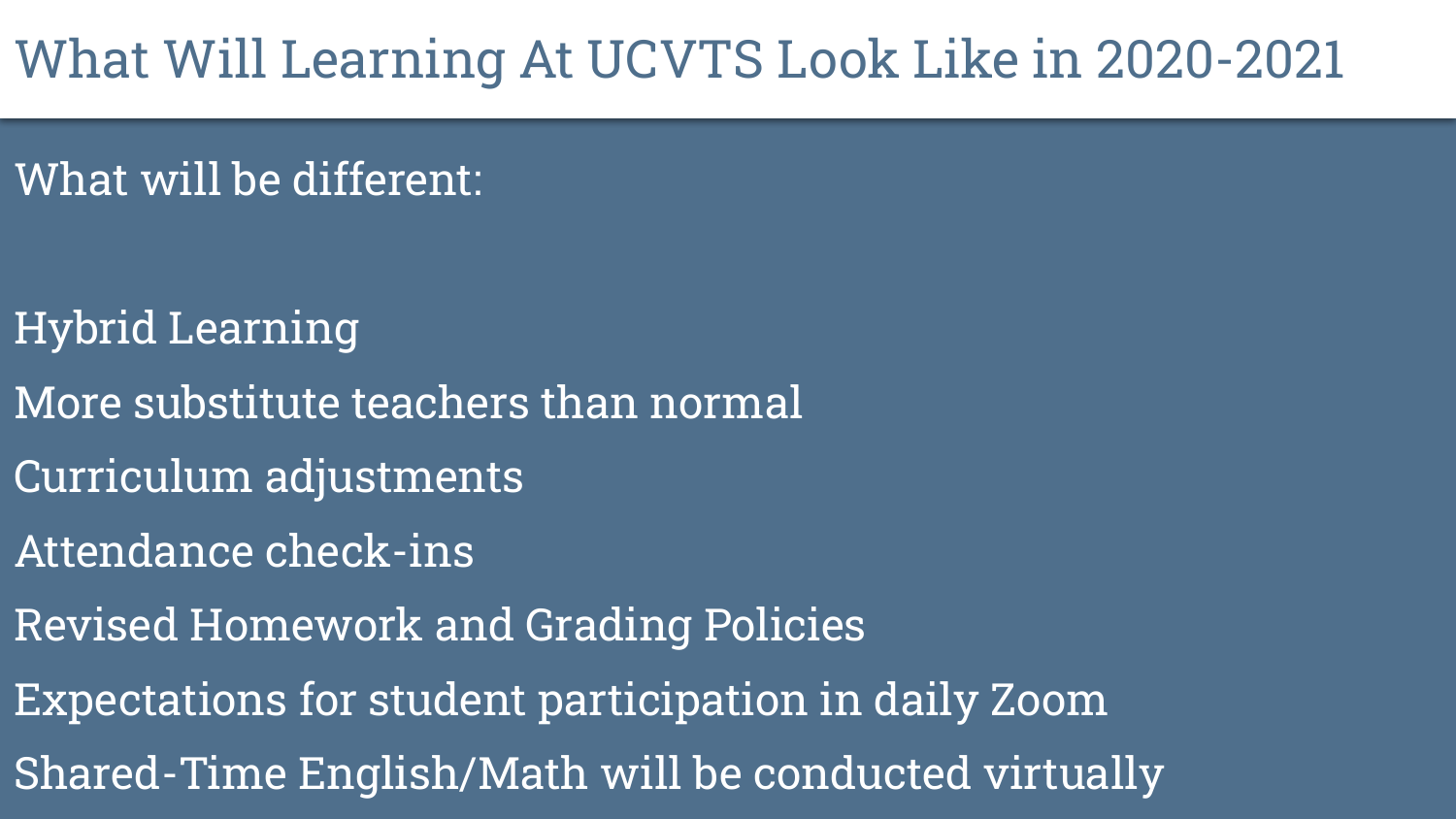## Instructional Strategies

### Challenging Engaging Interactive





#### To assist in providing instruction during Hybrid/Remote learning the district has purchased:

Wireless Headphones Webcams Expanded Zoom accounts Screencastify accounts Nearpod accounts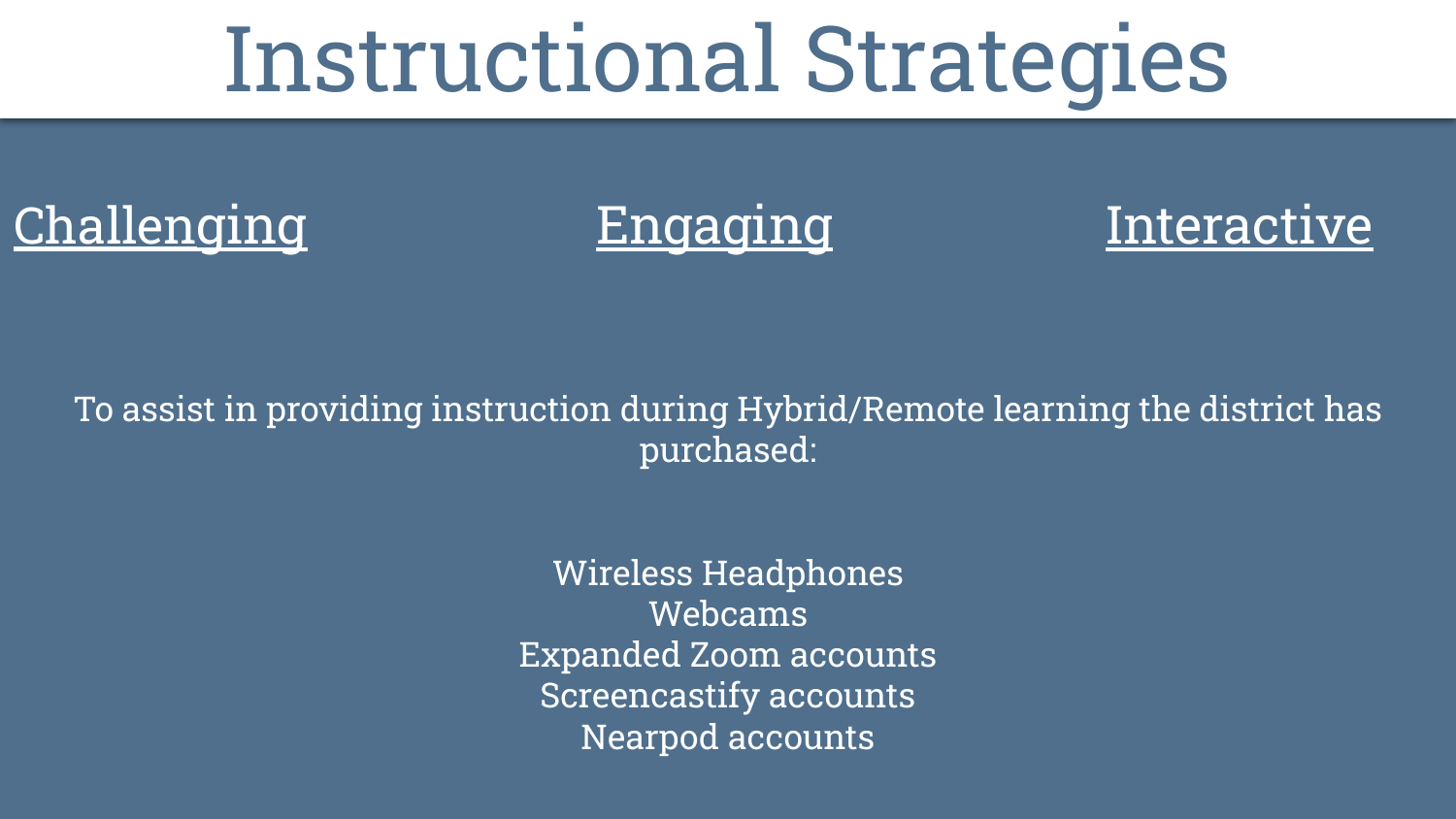| <b>Activity</b>                                                       | Time estimate    | <b>Synchronous</b><br>in person                                                                                                                                                                                                                                                                                                                                                                                                                                             | <b>Synchronous online</b>                 |  |
|-----------------------------------------------------------------------|------------------|-----------------------------------------------------------------------------------------------------------------------------------------------------------------------------------------------------------------------------------------------------------------------------------------------------------------------------------------------------------------------------------------------------------------------------------------------------------------------------|-------------------------------------------|--|
| <b>Activity 0</b>                                                     | varies           | All students complete an activity (e.g., background knowledge probe, self-assessment survey, low-stakes quiz to<br>demonstrate understanding of reading material, muddiest point forum) before the class session meeting time<br>NOTE: Activity 0 also could include some pre-recorded mini-lecture content so there is more time for activities in<br>class.                                                                                                               |                                           |  |
|                                                                       |                  | Complete attendance check-in                                                                                                                                                                                                                                                                                                                                                                                                                                                |                                           |  |
| <b>Instructor</b><br>opening                                          | 3 min            | Instructor greets everyone and summarizes results of Activity 0                                                                                                                                                                                                                                                                                                                                                                                                             |                                           |  |
| <b>Mini-lecture</b>                                                   | $12 \text{ min}$ | Students watch mini-lecture in classroom                                                                                                                                                                                                                                                                                                                                                                                                                                    | Students watch mini-lecture via videoconf |  |
| <b>Instructor</b><br>prompt<br>Move to<br>breakouts<br>while students | 1 min<br>4 min   | No matter where you are in time and space, I want you to think about [topic $X$ ] or answer the following [question<br>Y]. Write down your ideas for one minute only.<br>If you're in the room, turn to a (distant) neighbor and share what you wrote.<br>$\bullet$<br>If you're on the videoconference, I'll put you in breakout groups of 2 or 3.<br>$\bullet$<br>If you're watching the recording, press pause and participate in the Think-Pair-Share discussion forum. |                                           |  |
| "Think"                                                               |                  | Then come back and press play. I'll summarize the ideas of the people who are live.                                                                                                                                                                                                                                                                                                                                                                                         |                                           |  |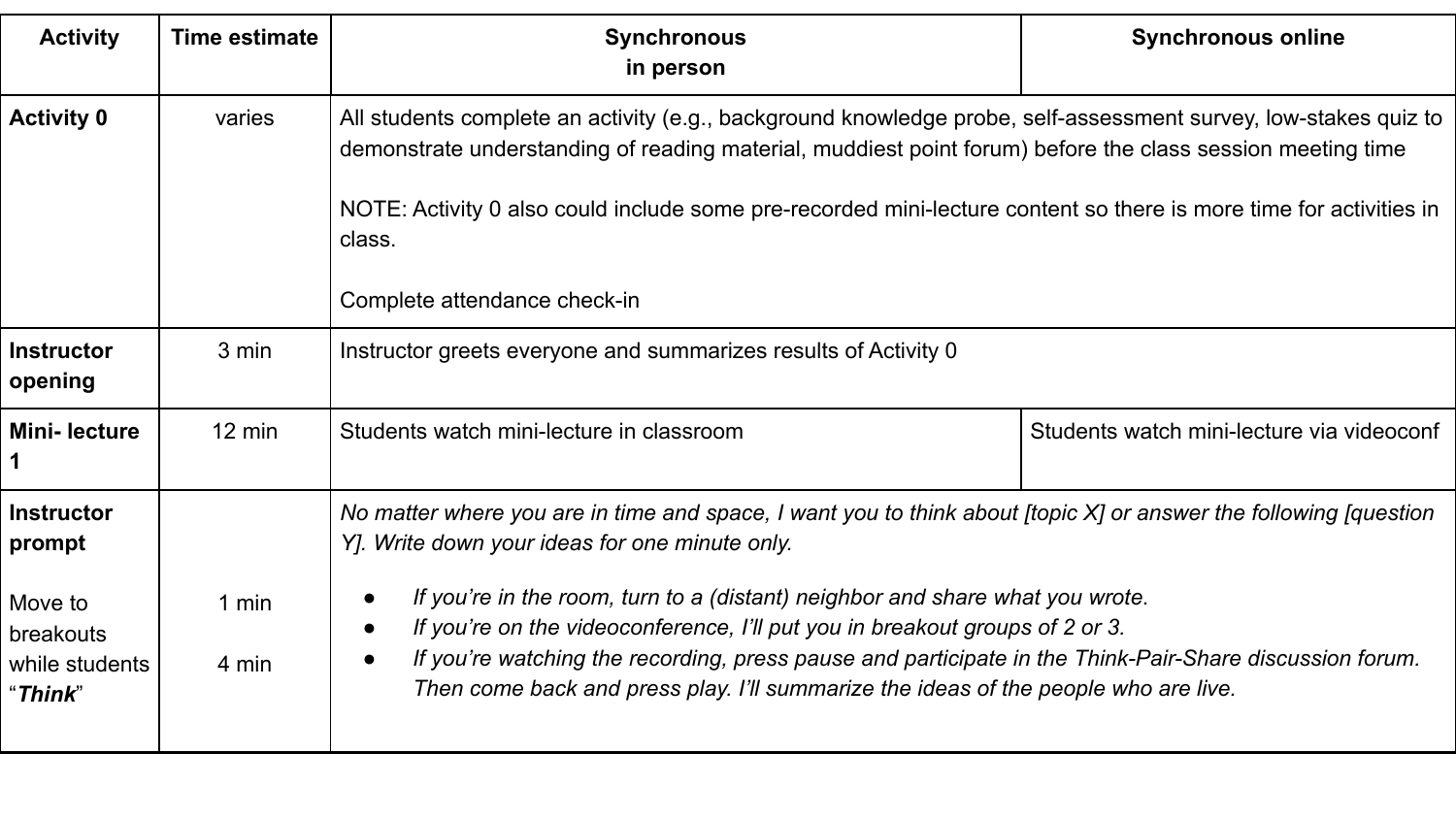| <b>Activity 1 -</b><br>Pair     | 5 min                 | Students work in small groups (may require tech to keep distance)                                                                                                                                                                                                                                                                                                                                                                                              | Students work in breakout groups via<br>videoconf |
|---------------------------------|-----------------------|----------------------------------------------------------------------------------------------------------------------------------------------------------------------------------------------------------------------------------------------------------------------------------------------------------------------------------------------------------------------------------------------------------------------------------------------------------------|---------------------------------------------------|
| <b>Bring</b><br>students back   | 2 min                 |                                                                                                                                                                                                                                                                                                                                                                                                                                                                |                                                   |
| <b>Share</b>                    | 3 min                 |                                                                                                                                                                                                                                                                                                                                                                                                                                                                |                                                   |
| <b>Mini-lecture</b><br>2        | 12<br>min             | Students watch mini-lecture in classroom                                                                                                                                                                                                                                                                                                                                                                                                                       | Students watch mini-lecture via videoconf         |
| <b>Instructor</b><br>prompt     | $\overline{2}$<br>min | If you're in the room or if you're on the videoconference, use your computer or mobile device either to visit<br>pollev.com/12345 or to text KEYWORD to 12345. Then answer these question(s) based on Mini-lecture 2:<br>If you're watching the recording, press pause and answer the same questions. Your answers will be added to the answers<br>from the students who are with us live today. I'll refer to the full set of answers in my mid-week message. |                                                   |
| <b>Activity 2</b><br>Polling    | 2 min                 | Students submit poll answers<br>Students without devices pair up                                                                                                                                                                                                                                                                                                                                                                                               | Students submit poll answers                      |
| <b>Instructor</b><br>transition | 1 min                 | Instructor describes poll results from students who are live.                                                                                                                                                                                                                                                                                                                                                                                                  |                                                   |
| <b>Instructor</b><br>closing    | 3 min                 | Instructor summarizes key points from mini-lectures, assigns activities for all students to complete before next class<br>session                                                                                                                                                                                                                                                                                                                              |                                                   |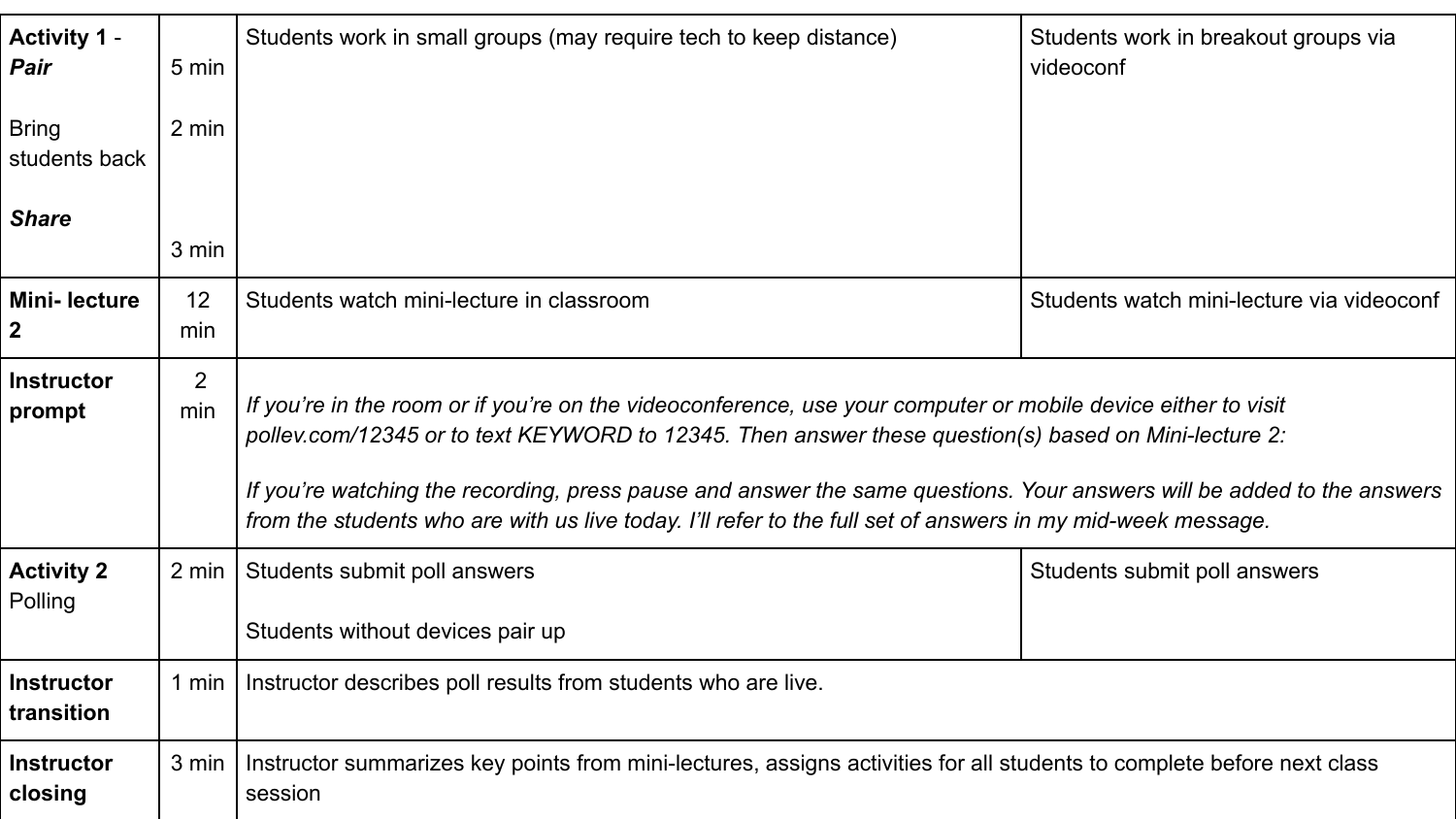# Instructional Strategies

| Synchronous (Live Instruction)                                                |                                                    |  |
|-------------------------------------------------------------------------------|----------------------------------------------------|--|
| <b>Full Time Students</b>                                                     | <b>Shared-Time Students</b>                        |  |
| 50 minutes for each class, and will progress to 70 minutes<br>for each class. | 1 hour and 50 minutes of live instruction each day |  |

- Zoom sessions will run the entire class period (once students are enrolled into Google Classroom).
- Students will need to answer the attendance check-in question to be counted for the class period.
- Students will need to be present to complete tasks in real-time.
- Interaction is vital to student success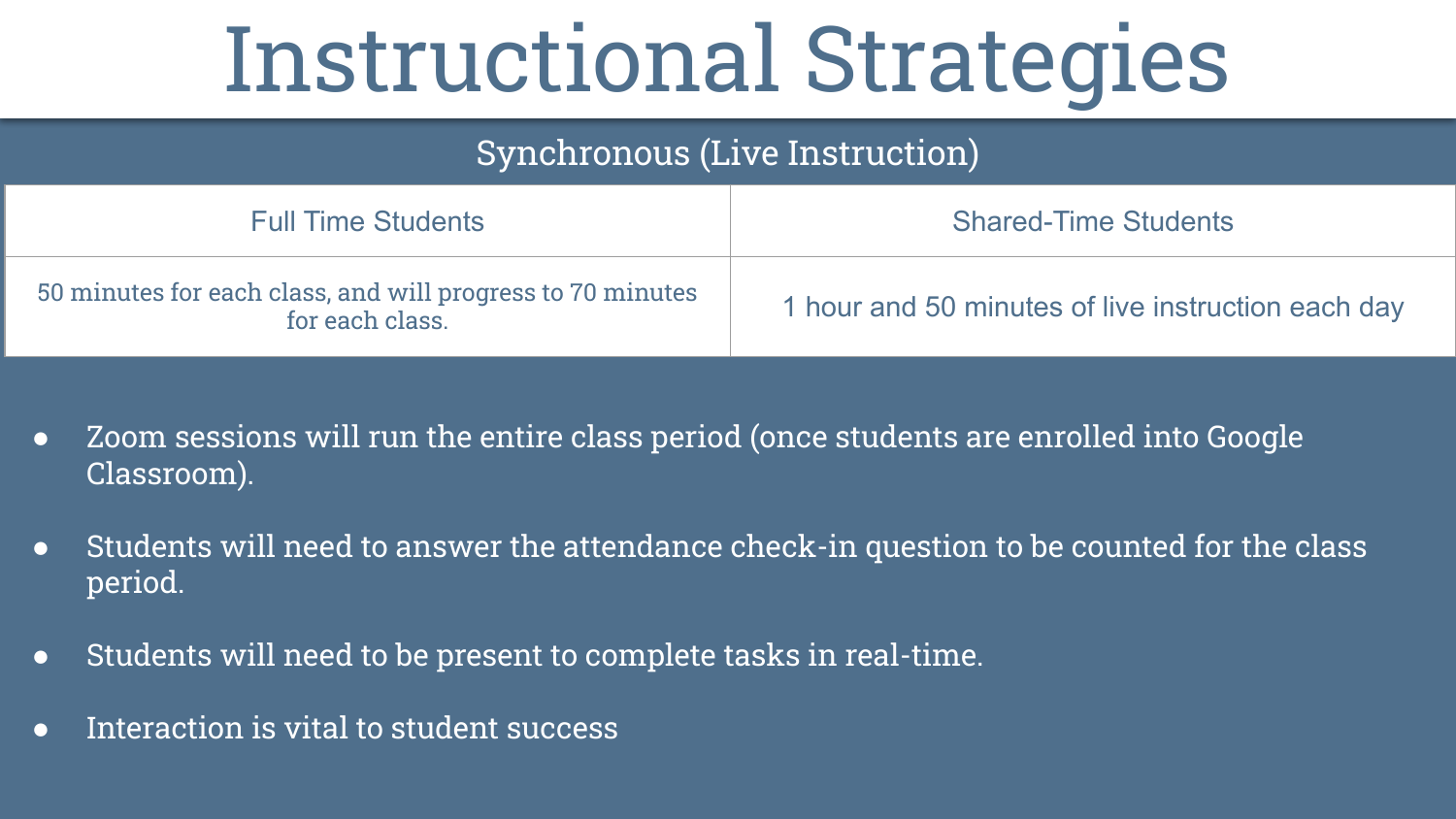# Instructional Strategies

Asynchronous Structured Work

- **Full Time** Students will begin with 90 minutes a day where students will have independent tasks to complete.
- Teachers will assign tasks for students to complete independently as part of their class time.
- Students will need to practice higher level organizational, executive functioning, and communication skills than they may have ever had to before.
- Shared-Time Math and English will be conducted asynchronously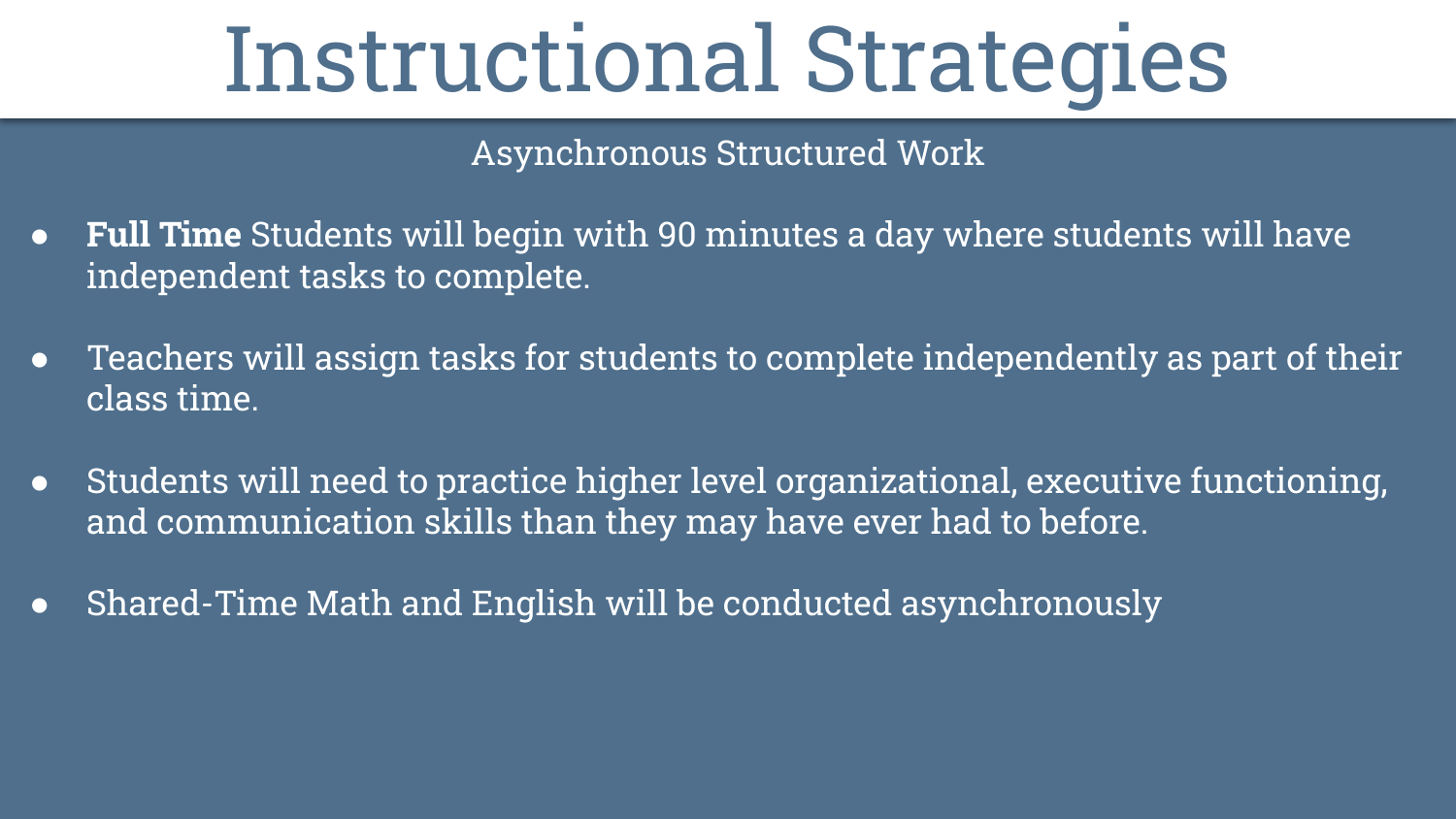# Student Well-Being

Feedback from students, parents, faculty, staff, and mental health professionals indicate that the COVID-19 epidemic and a new learning environment can have a significant impact on the social and emotional health of students and community members.

- First Marking Period Grading and Assessment Transition
- Scheduled individual and group interactions with counselors and extracurricular advisors on Wednesdays (Full-Time Students)
- Focus on SEL in fitness courses and throughout their coursework
- Increase the interactions between Students/Teachers and Students/Peers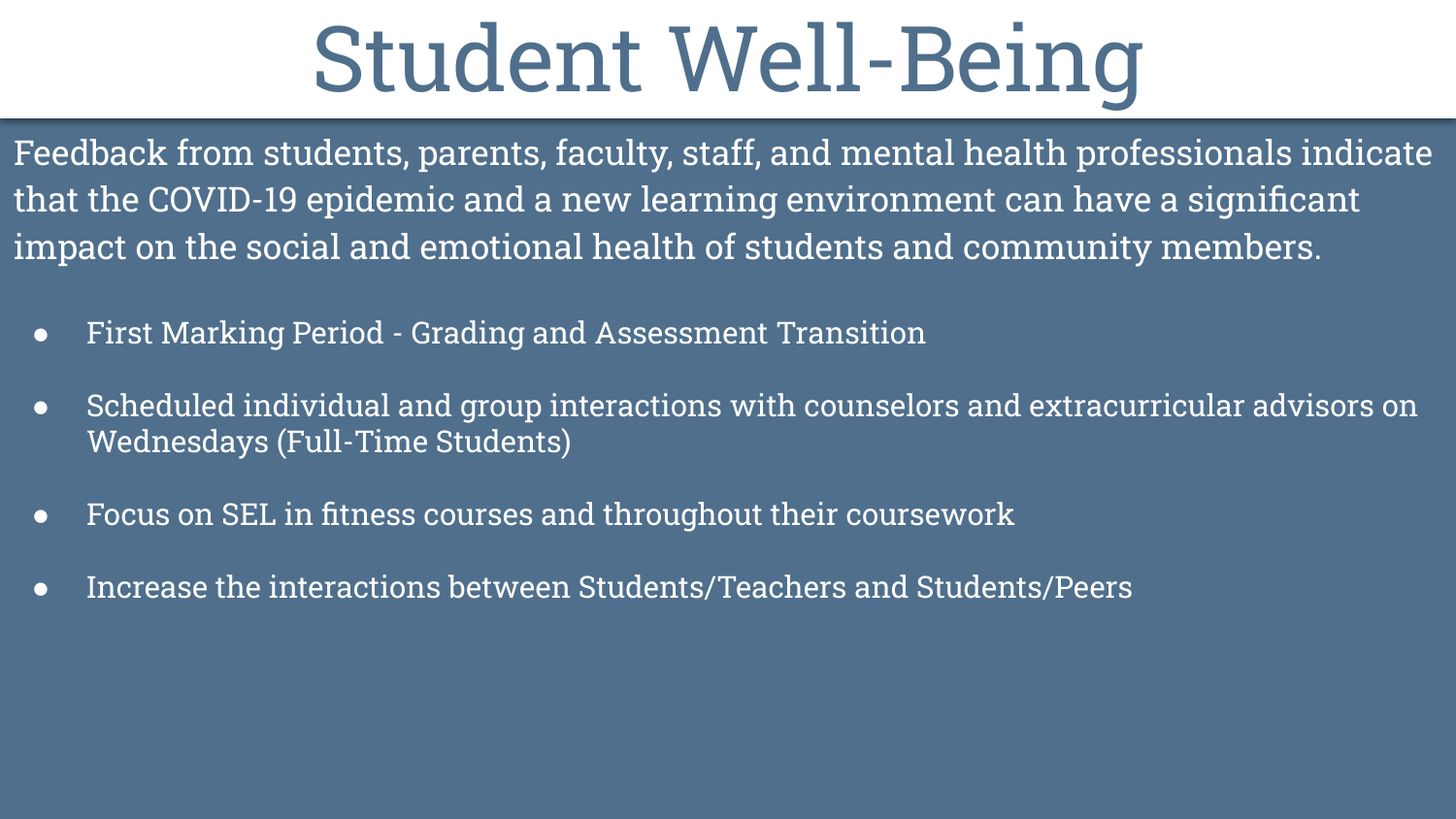#### First Marking Period Grading and Assessment Transition

#### ● Student Marking Period 1 Grades -

- Student Final Transcript grades will be calculated with Marking Period 1 grades only if it helps the student final grade. This will encourage students to continue to put forward their best effort, but also allow for students and teachers some time to adjust and move forward in MP2
- Assessment -
	- On timed traditional assessments given during class (paper and pen tests, google forms) students will have opportunities to take 1 retake for any grade below an 80. They will need to complete the retake before the end of Marking Period 1.
- Homework
	- $\circ$  Late homework will be accepted until the end of Marking Period with up to a 10% Penalty.
	- \* All policies are in place for Marking Period 1 only. All ongoing changes will be discussed in a committee of community members.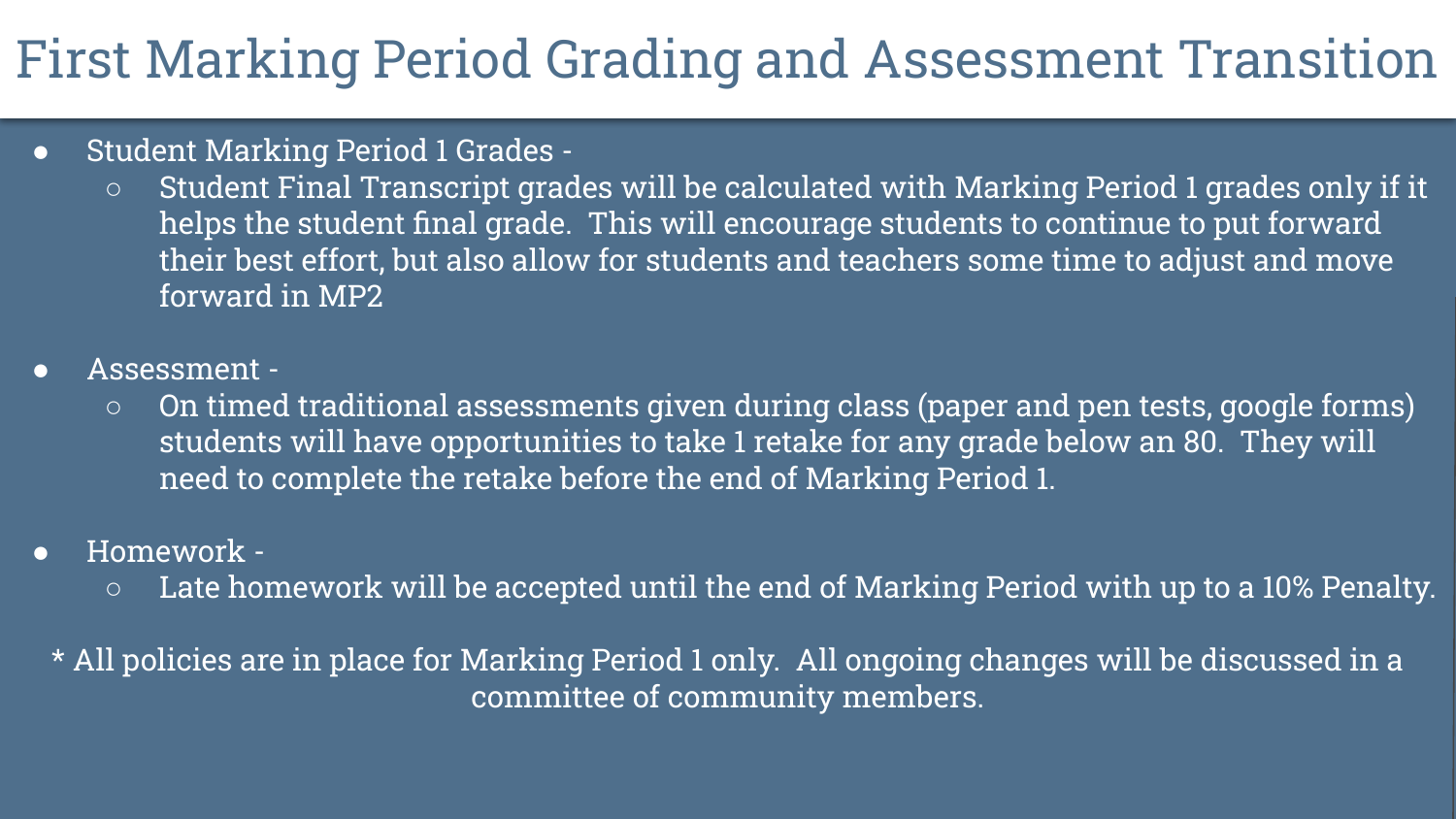#### AM Wednesday Schedule for Full-Time Students Phase 2, Phase 3, Phase 4, and Full Remote Learning

| $8:00 - 9:00$<br><b>AM</b> | Create a personal schedule for the day. How will you use your time today?<br>Schedule appointments for the 9-11 or 11:45-12:45 extra help blocks. Our teachers are eager to support our students.<br>Wednesdays provide a unique opportunity for students and teachers to connect.<br>Email counselors to schedule appointments. Our counselors are also eager to support our students. Wednesdays are an ideal day<br>for our students to work with their counselors on college planning or for any other support they may need.<br>Reach out to schedule virtual meetings to work through any group projects you may be working on. Wednesdays provide an<br>ideal opportunity for students to work together.<br>Once their day has been scheduled, students are encouraged to use this time to exercise. |  |
|----------------------------|-------------------------------------------------------------------------------------------------------------------------------------------------------------------------------------------------------------------------------------------------------------------------------------------------------------------------------------------------------------------------------------------------------------------------------------------------------------------------------------------------------------------------------------------------------------------------------------------------------------------------------------------------------------------------------------------------------------------------------------------------------------------------------------------------------------|--|
| Before 9:30<br><b>AM</b>   | Log into Google Classroom<br>Submit check-in in Counselor Google Classroom. This is required for attendance purposes. Any attendance questions should be directed to<br>your Building Secretary.                                                                                                                                                                                                                                                                                                                                                                                                                                                                                                                                                                                                            |  |
| $9:00 - 11:00$             | Participate in scheduled meetings with teachers.<br>Participate in scheduled meetings with counselors.<br>Work with group members on projects/on-going assignments.<br>Prepare for upcoming assignments or preview upcoming material.                                                                                                                                                                                                                                                                                                                                                                                                                                                                                                                                                                       |  |
| Lunch - 11:00 - 11:40      |                                                                                                                                                                                                                                                                                                                                                                                                                                                                                                                                                                                                                                                                                                                                                                                                             |  |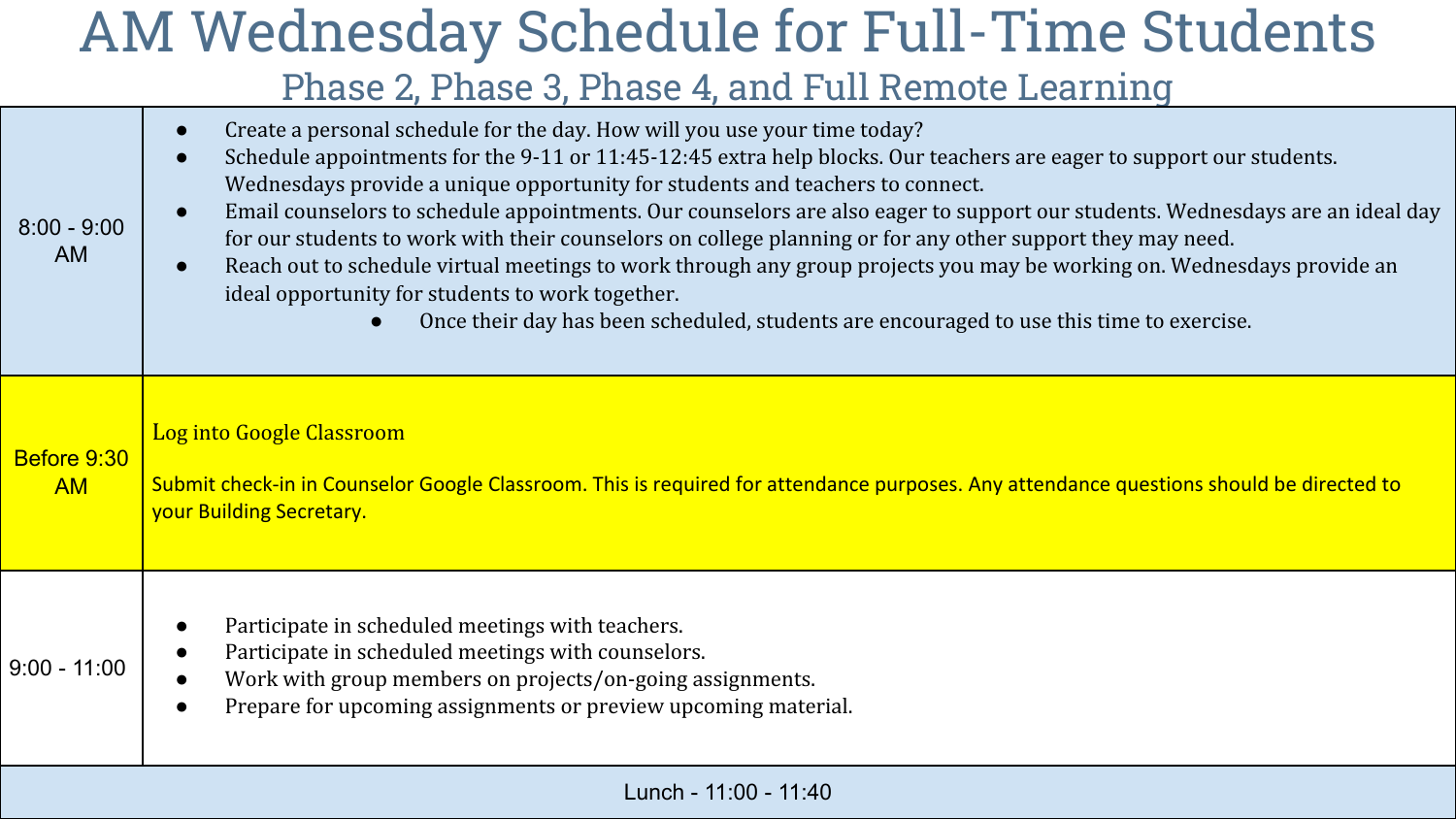### PM Wednesday Schedule for Students

Phase 2, Phase 3, Phase 4, and Full Remote Learning

| 11:45 - 12:45  | Participate in scheduled meetings with teachers.<br>Participate in scheduled meetings with counselors.                                                                                                          | Work with group members on projects/on-going assignments.<br>$\bullet$<br>Prepare for upcoming assignments or preview upcoming<br>$\bullet$<br>material.                                                                                                                                                                                                                                                                                                                                                                                          |
|----------------|-----------------------------------------------------------------------------------------------------------------------------------------------------------------------------------------------------------------|---------------------------------------------------------------------------------------------------------------------------------------------------------------------------------------------------------------------------------------------------------------------------------------------------------------------------------------------------------------------------------------------------------------------------------------------------------------------------------------------------------------------------------------------------|
| $12:55 - 1:50$ | Students may also use this time to:<br>Maintain personal health and fitness.<br>Participate in scheduled meetings with teachers.<br>Participate in scheduled meetings with counselors.                          | Block A - CTSO Club Meeting<br>Career and Technical School Organizations will schedule events and meetings during this time. UCVTS CTSO's include:<br>SkillsUSA, Future Business Leaders of America (FBLA), HOSA-Future Health Professionals, International Thespian Society,<br>National Honor Society for Dance Arts, Technology Student Association (TSA), and Future Farmers of America (FFA).<br>Work with group members on projects/on-going assignments.<br>$\bullet$<br>Prepare for upcoming assignments or preview upcoming<br>material. |
| $1:55 - 2:50$  | Clubs will schedule meetings and run activities for students during this time. Students may also use this time to:<br>Maintain personal health and fitness.<br>Participate in scheduled meetings with teachers. | <b>Block B</b><br>Participate in scheduled meetings with counselors. Work with<br>$\bullet$<br>group members on projects/on-going assignments.<br>Prepare for upcoming assignments or preview upcoming<br>material.                                                                                                                                                                                                                                                                                                                               |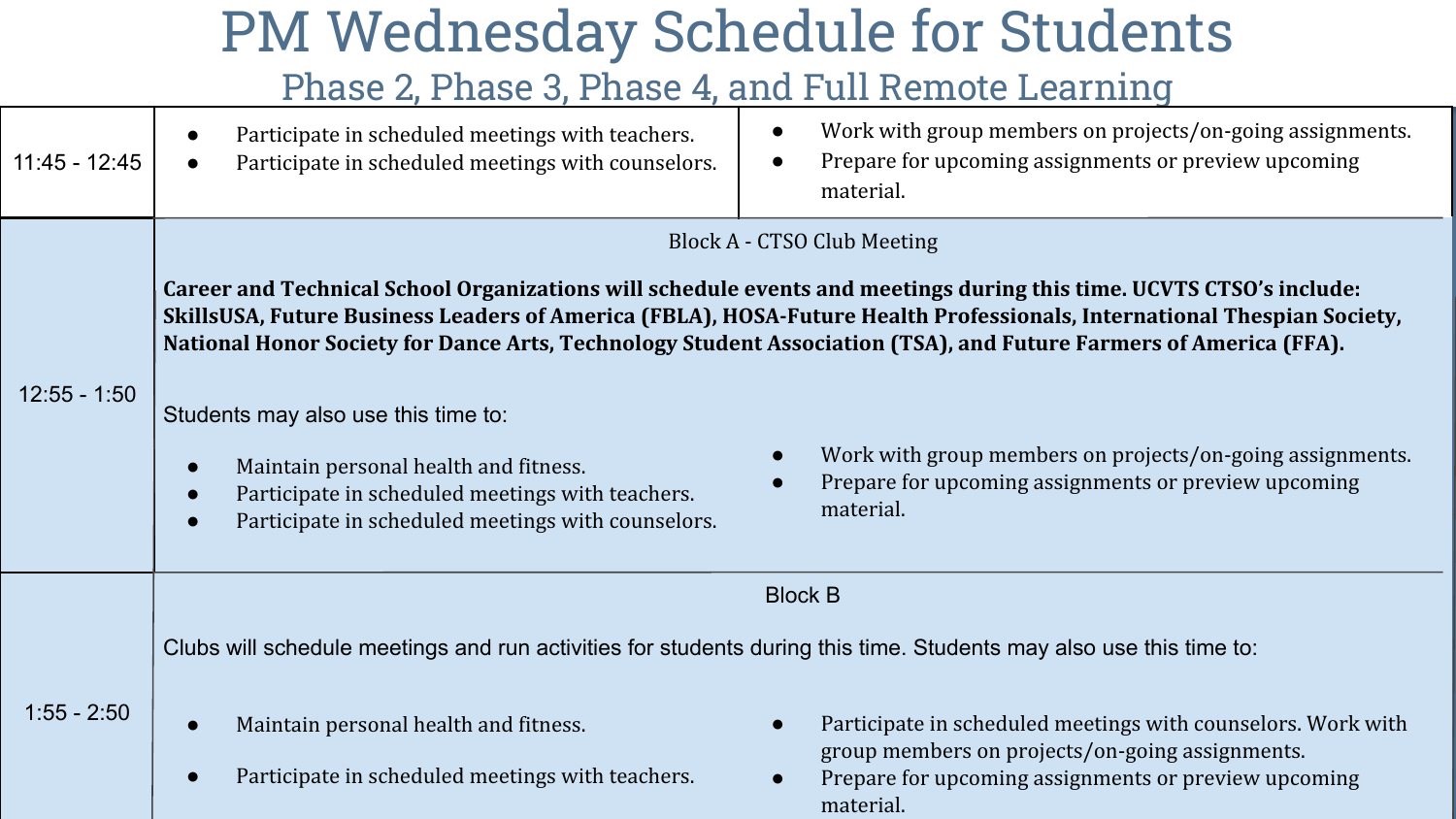### PSAT Update

- There is an added Winter PSAT administration in January and we are planning to administer at that time for 11th Grade.
	- The January Administration of the PSAT **will qualify** 11th grade students to be eligible for the National Merit Scholarship.
	- More information to follow on 10th grade PSAT practice exams.
- We will not be administering PSAT in October
- Pre-ACT for 9th grade students More Information to follow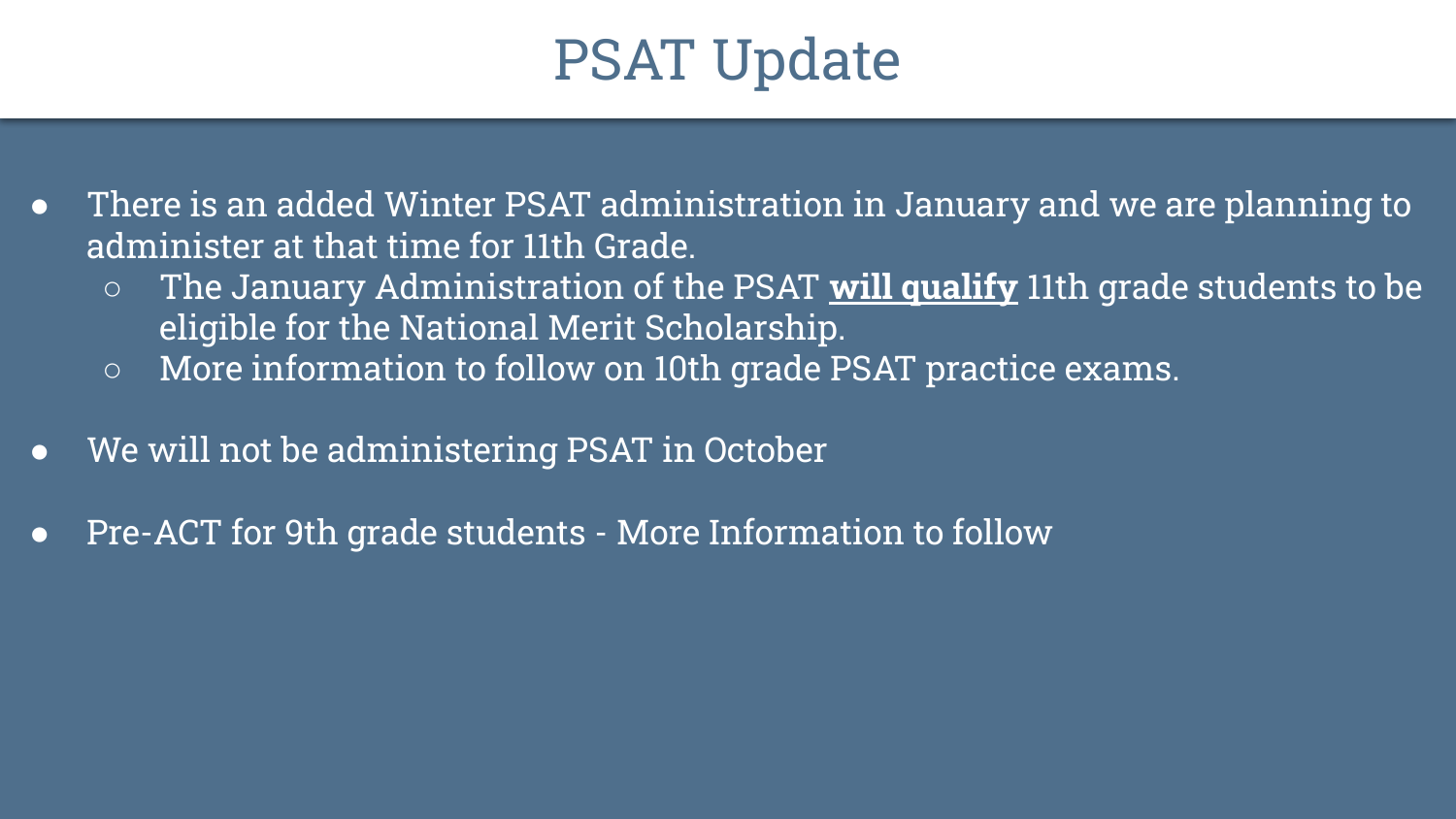## Helpful Links

- [www.ucvts.org](http://www.ucvts.org)
	- COVID-19 Resources from District and School Main Pages
		- Contains:
			- A/B and Cohort Schedule for Full-Time
			- Cohort Schedule for Shared-Time
			- Overview of Re-Opening Phases
			- Link to Student Hybrid/Remote Learning Guidebook
			- Links to Parent/Guardian Resources
			- Link to Supt. Letters and Updates
			- Link to UCVTS Road Back and Recovery Plan, Overview, Screencast, FAQ, and more.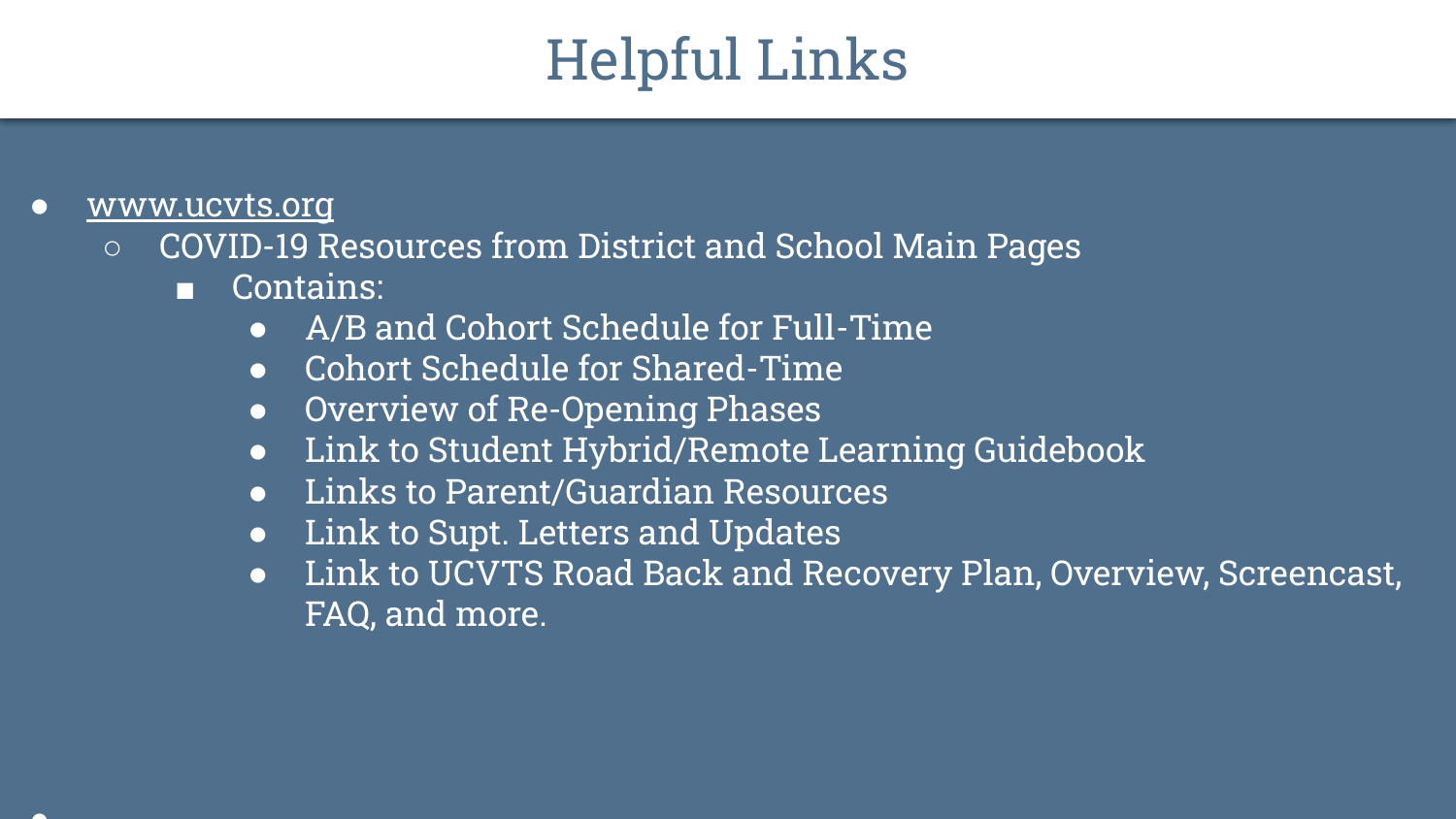### What Should I Do If

| For Questions About:                          | Contact                                 |
|-----------------------------------------------|-----------------------------------------|
| An assignment, activity, or learning concept. | Teacher                                 |
| A technology-related issue                    | Email Teaching Supervisor and Principal |
| A personal, academic, or social concern       | Email Student's School Counselor        |
| Other issues related to online learning       | <b>Building Principal</b>               |
| <b>Special Services</b>                       | Email Student's School Counselor        |
| Lunch Program                                 | <b>Building Principal</b>               |
| <b>Medical Questions</b>                      | <b>School Nurses</b>                    |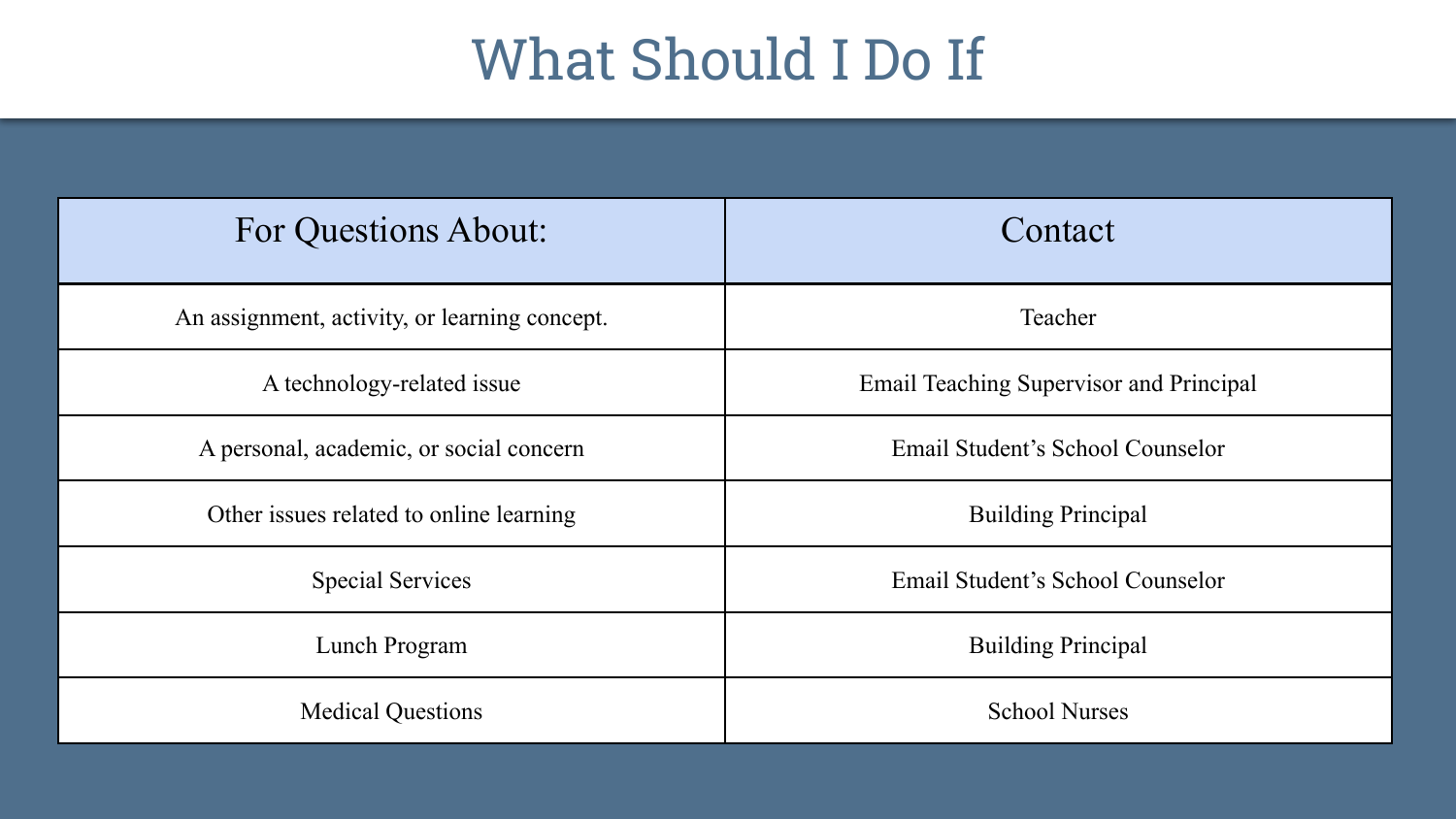#### **Q/A from September 15th with Answered Questions**

| Can you explain what is happening with clubs?<br>Clubs like Debate, Model UN and many others<br>are essential for students.                            | Many clubs including Career and Technical Student<br>Organizations, Student Government, and Class Councils have<br>all been approved and are running. Many others will be<br>recommended for approval at the September Board of<br>Education meeting. We are planning that all remaining clubs<br>will be recommended for approval at the October Board of<br>Education meeting. We agree for many reasons these clubs<br>are important for students. |
|--------------------------------------------------------------------------------------------------------------------------------------------------------|-------------------------------------------------------------------------------------------------------------------------------------------------------------------------------------------------------------------------------------------------------------------------------------------------------------------------------------------------------------------------------------------------------------------------------------------------------|
| Some of my child's teachers are still not giving<br>lectures, instead just post work asking students<br>to finish during class. When will this change? | It is recommended that you reach out to your child's instructor<br>with questions specific to particular courses.                                                                                                                                                                                                                                                                                                                                     |
| How do remote student attend clubs activities?                                                                                                         | All club activities are being scheduled remotely at this time.<br>Check the Wednesday virtual schedule for specific times which<br>will be devoted to club activities. Additional activities and<br>events will be planned and announced through the individual<br>clubs. In person events will be phased back in coordination<br>with Department of Education and Department of Health<br>guidance.                                                  |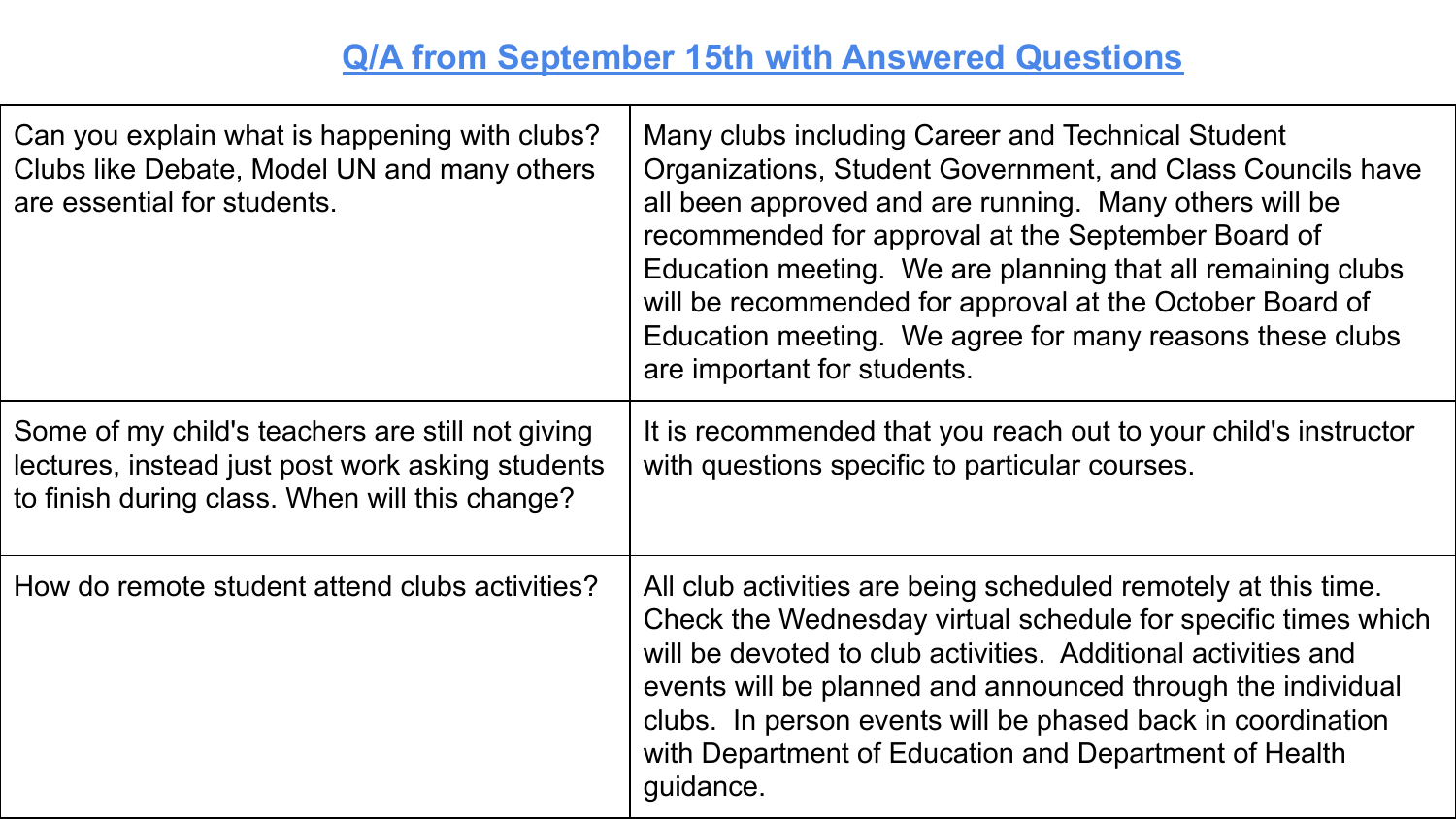| Is there a list of clubs<br>that are currently<br>approved anywhere?                                            | Clubs which have already been approved:<br>Class Councils (grades 9-12) in all full time academies<br>Student Governments in all full time academies - International Thesbian Society -<br><b>Educators Rising</b><br>Dance Club/National Honor Society - FBLA - Skills USA - HOSA - Technology<br><b>Student Association</b><br>Additional Clubs will be recommended at our September Board meeting including:<br>National Honor Societies all full time academies - GSA - Multi-cultural - Newspaper -<br>Art Club/National Honor Society - Spanish Club/Honor Society |
|-----------------------------------------------------------------------------------------------------------------|--------------------------------------------------------------------------------------------------------------------------------------------------------------------------------------------------------------------------------------------------------------------------------------------------------------------------------------------------------------------------------------------------------------------------------------------------------------------------------------------------------------------------------------------------------------------------|
|                                                                                                                 | All others are event based and will be recommended for approval as information is<br>collected regarding changes to competitions and events.                                                                                                                                                                                                                                                                                                                                                                                                                             |
| Some schools in nj will<br>fully reopen 5 days a<br>week on september<br>29th . why cant our<br>district do it? | We are currently planning to and working towards opening our full-time academies in our<br>phased hybrid model on October 5th. Staffing concerns prevented our district for<br>opening in a hybrid model last week for full time academies. Our shared time, transition,<br>adult post-secondary and alternative programs opened in a hybrid format last week.                                                                                                                                                                                                           |
| Is there a<br>goal/target/desire date<br>for the hybrid format to                                               | We are currently working towards re-opening our full-time academies with our phased<br>hybrid plan on October 5th.                                                                                                                                                                                                                                                                                                                                                                                                                                                       |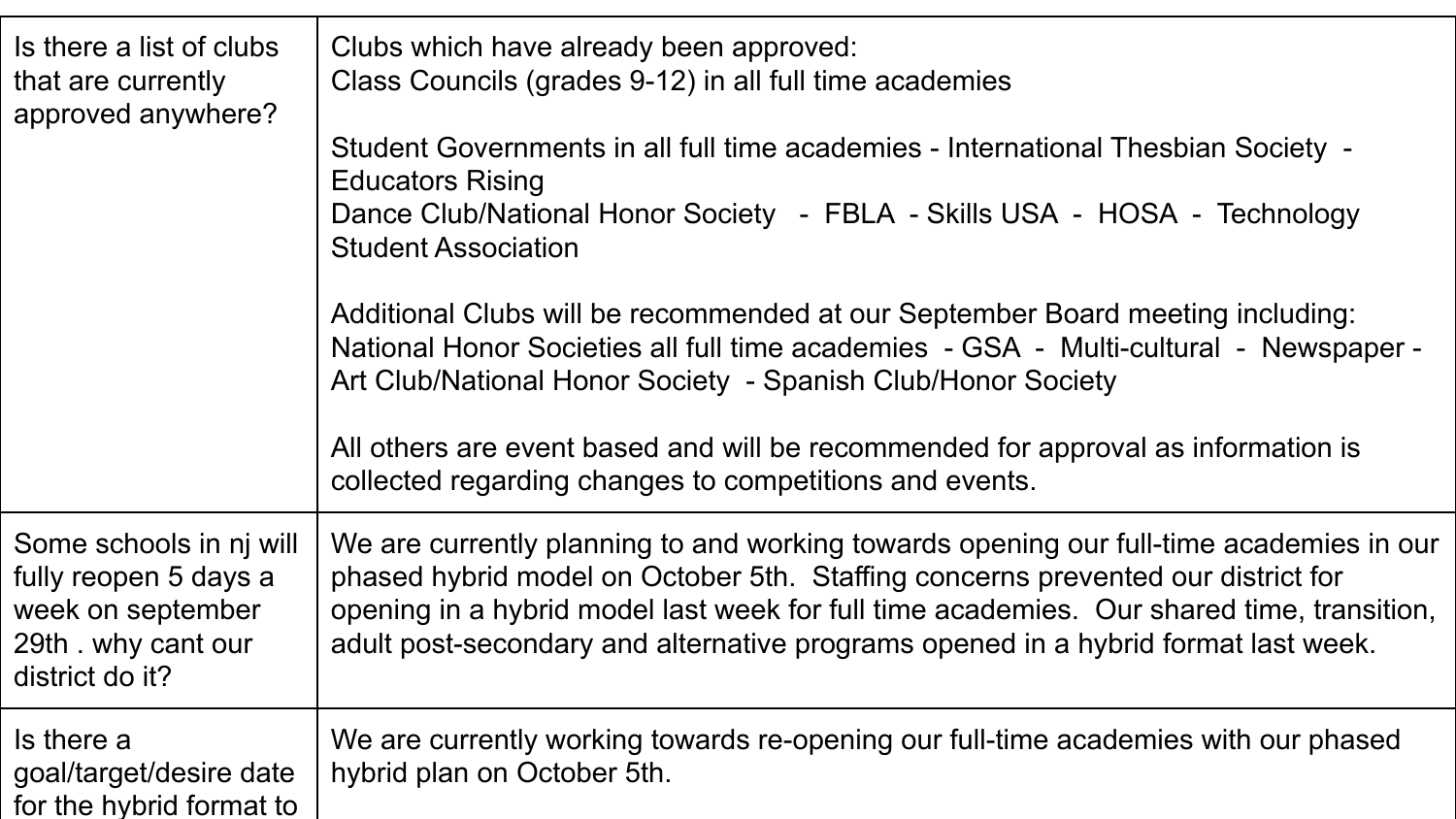| Is the situation with teacher vacancies<br>resolved so the hybrid model can begin<br>in early October?                                                                                                                                                                                                          | We are planning and working towards opening our full<br>time academies in a hybrid format on October 5th.<br>More information regarding in-person instruction will be<br>provided in the upcoming weeks. |
|-----------------------------------------------------------------------------------------------------------------------------------------------------------------------------------------------------------------------------------------------------------------------------------------------------------------|----------------------------------------------------------------------------------------------------------------------------------------------------------------------------------------------------------|
| Is there additional help avaiable to<br>students after school time is over? if so,<br>how?                                                                                                                                                                                                                      | Please check the schedule for extra-help times in each<br>of the phases of our restart plan.                                                                                                             |
| Just an fyi- the First Marking Period<br>grading procedures have not been<br>communicated to the students by their<br>teachers. This is the first time we and<br>our Junior age daughter have heard of<br>these modifications. Teachers should be<br>communicating this info to their classes.<br><b>Thanks</b> | Thank you for your comment.                                                                                                                                                                              |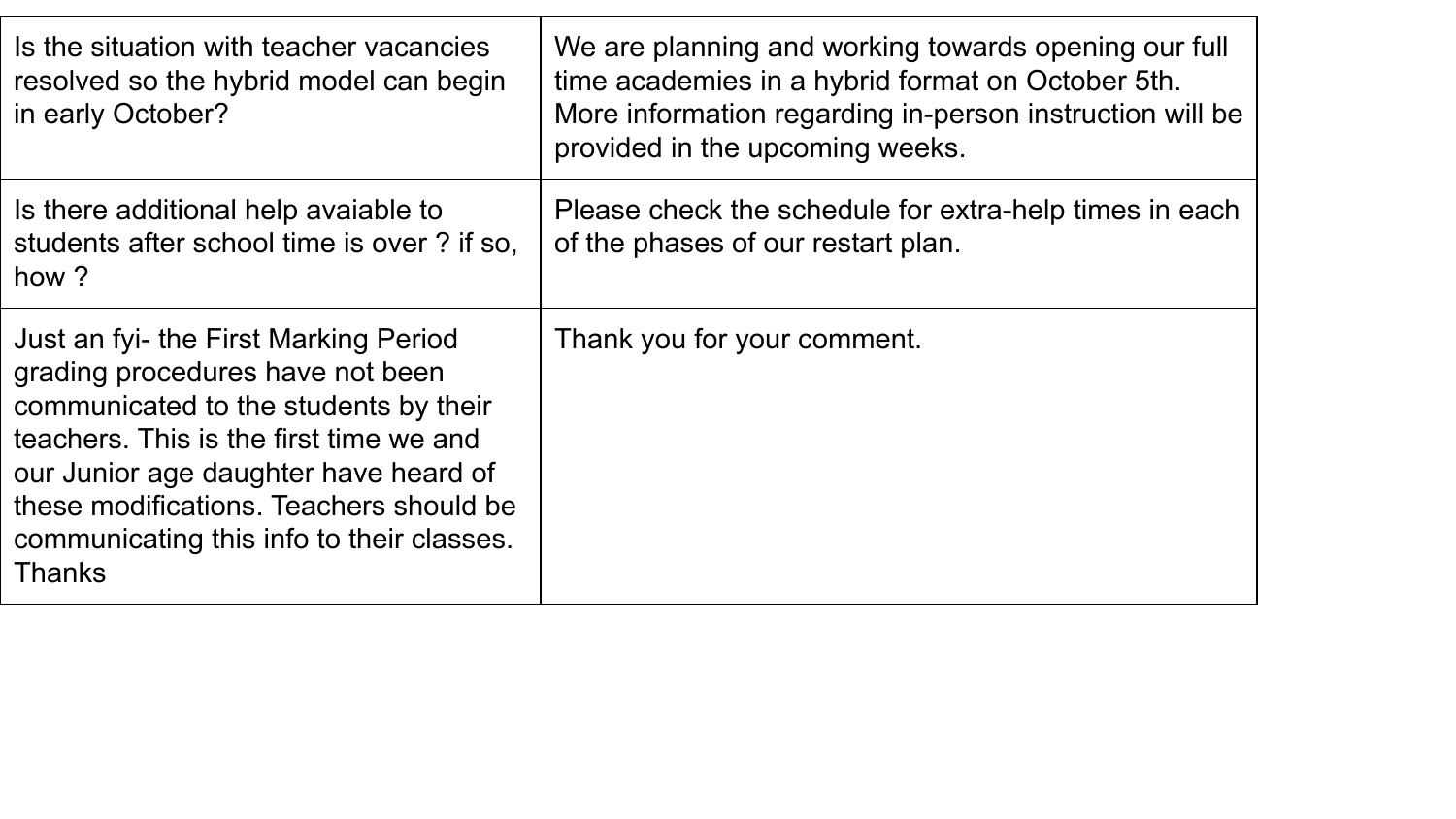| Our wifi has been problematic at home. We have<br>called Comcast and they will address. In the<br>meantime, we wanted to use our phone hotspot to<br>serve the need. Unfortunately, the computer<br>settings do not seem to accept. Can you direct me<br>to the correct tech support person to call? | Please send an email to your building administrators<br>letting them know of your situation.                                                                                                                                                                     |
|------------------------------------------------------------------------------------------------------------------------------------------------------------------------------------------------------------------------------------------------------------------------------------------------------|------------------------------------------------------------------------------------------------------------------------------------------------------------------------------------------------------------------------------------------------------------------|
| My daughter is a 9th grader at APA when will<br>lockers be assigned?                                                                                                                                                                                                                                 | For the forseeable future, lockers will not be assigned so<br>as to ensure social distancing and thus limit exposure.<br>Restrictions will be lifted in coordination with Department<br>of Education and Departhment of Health guidance when<br>determined safe. |
| When the opening phase happens will bus<br>transportation be available like in a normal year?                                                                                                                                                                                                        | Yes                                                                                                                                                                                                                                                              |
| Did you hire a Spanish teacher yet for<br>Sophomores at AAHS? What us the plan if not?                                                                                                                                                                                                               | Please reach out to your building administrator for<br>additional information about specific classes.                                                                                                                                                            |
| How can I arrange for an exchange of chrome<br>book if the current one is faulty?                                                                                                                                                                                                                    | Please email your building administrator with questions<br>about troubleshooting issues with technology. They can<br>put you in contact with someone who can help.                                                                                               |